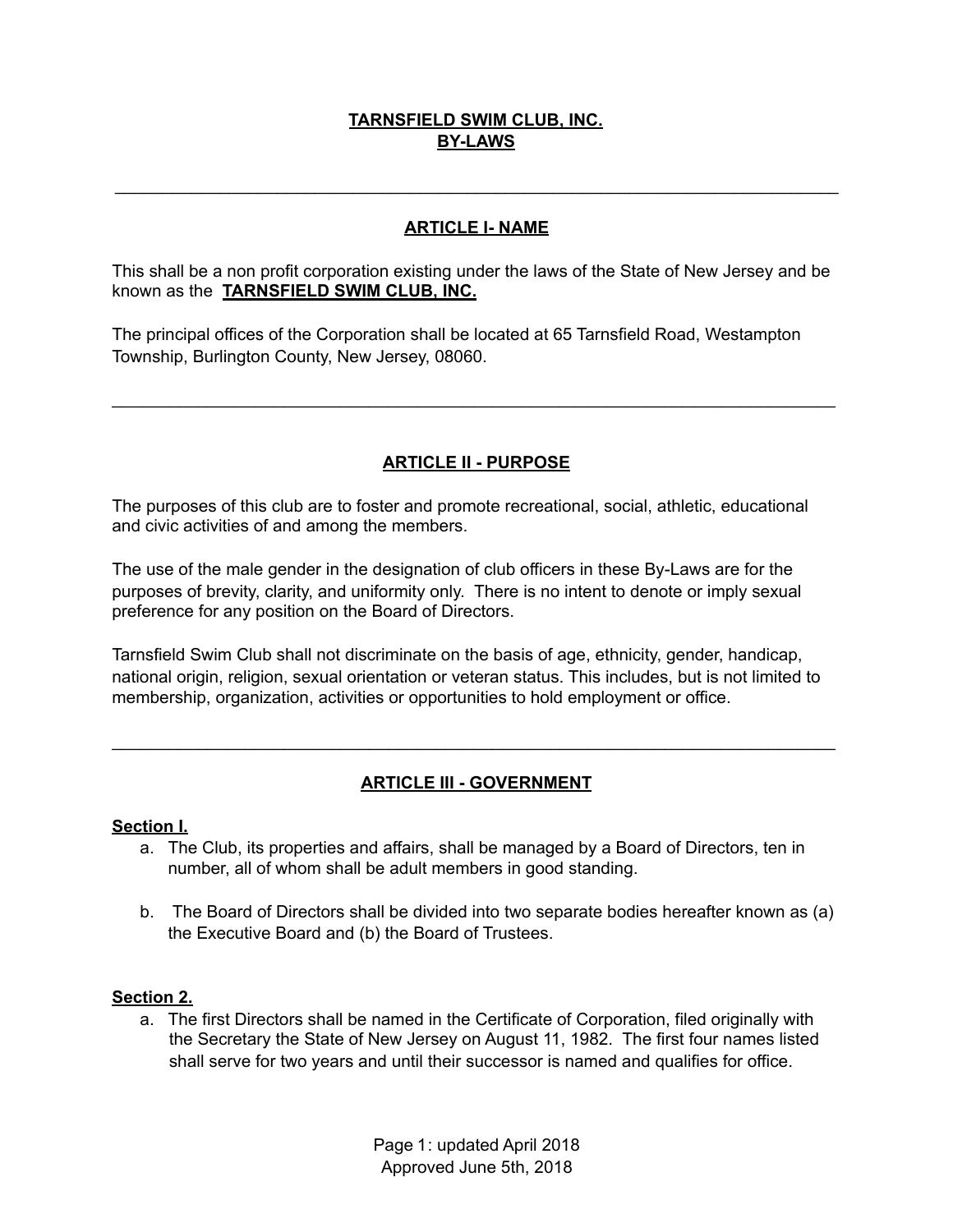b. Thereafter, at each annual meeting of the members of the Club, there shall be elected by a majority vote of the members present from among the members in good standing, any open positions whose terms are to expire in the year the meeting is held. Their term will begin in September of that year. All Directors will serve for two years and until their successor is named and qualifies for office.

### **Section 3.**

Vacancies in the membership of the Board of Directors shall be filled by a majority vote of the remaining Directors, and the Directors so elected shall serve the unexpired portion of the terms.

#### **Section 4.**

Anyone who is not an adult member in good standing of the Club may not be elected or may not serve as a member of the Board of Directors.

#### **Section 5.**

Any Director may be removed from office for a good and provident reason by a two-thirds vote of the members present at a general meeting called pursuant to these by-laws; and any Director so removed shall not be eligible to be a member of the Board of Directors unless and until he is elected by the membership at an annual meeting as provided herein.

#### **Section 6.**

A member of the Board of Directors who is in arrears in his financial obligations to the Corporation shall lose his voting privileges so long as he remains in arrears. If a Director is in arrears for six continuous months, this shall constitute a good and provident reason for his removal from the Board.

# **ARTICLE IV - BOARD OF TRUSTEES**

\_\_\_\_\_\_\_\_\_\_\_\_\_\_\_\_\_\_\_\_\_\_\_\_\_\_\_\_\_\_\_\_\_\_\_\_\_\_\_\_\_\_\_\_\_\_\_\_\_\_\_\_\_\_\_\_\_\_\_\_\_\_\_\_\_\_\_\_\_\_\_\_\_\_\_\_

#### **Section 1.**

Consistent with these by-laws, the Board of Trustees shall:

- a. Transact all Club business, including the appointment and removal of employees and agents, and fix their duties and compensation.
- b. Prescribe rules and regulations for the operation and use of the Club's facility and fix and impose, after due process, penalties for violation thereof.
- c. Fix guest fees and restrictions annually.
- d. Constitute and appoint committees as set forth herein, and such special committees as it shall deem necessary and define the powers and duties of same.
- e.Otherwise act as required elsewhere herein and as might be necessary and proper for the benefit of the Club and the welfare of its members.

Page 2: updated April 2018 Approved June 5th, 2018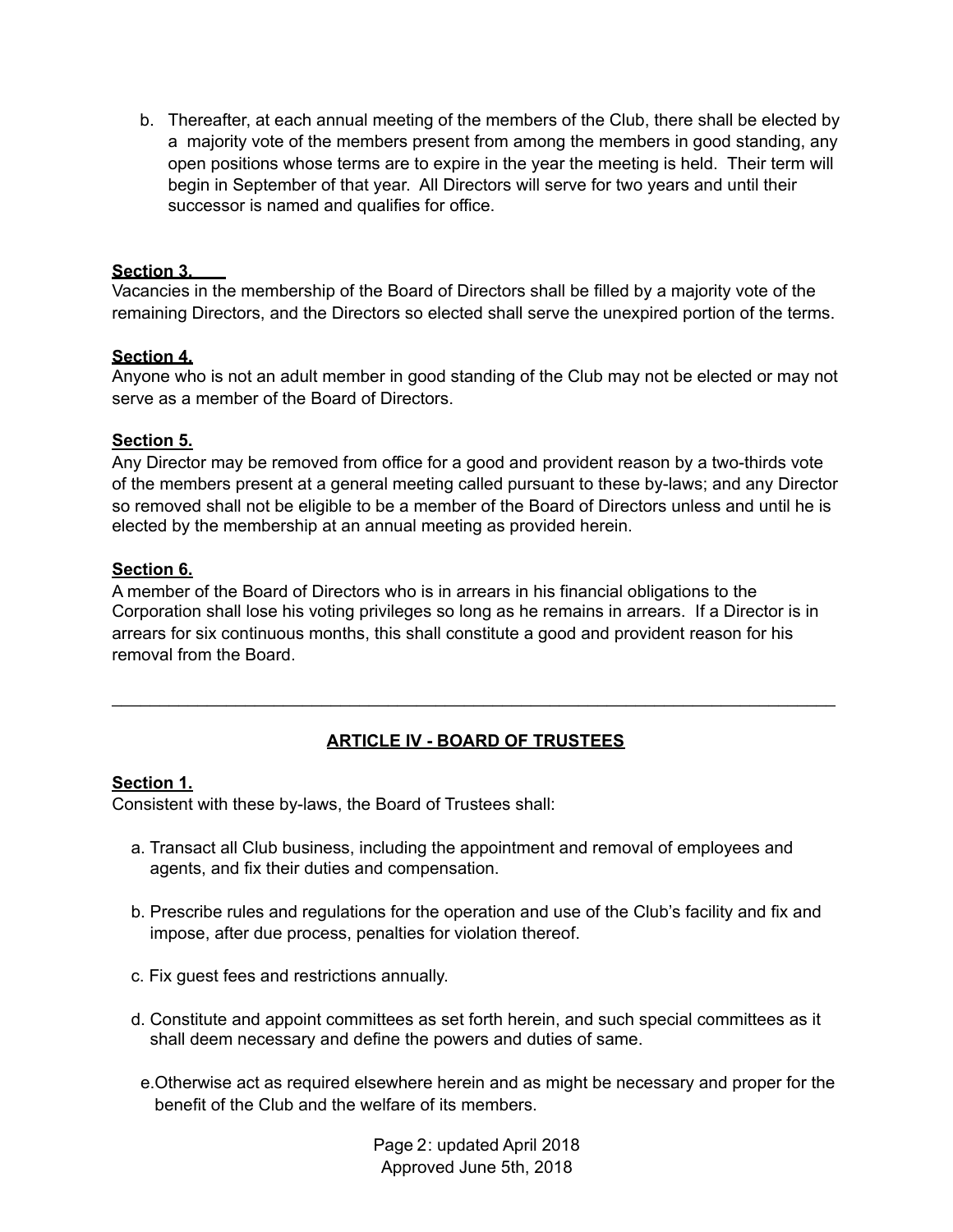f. Report and maintain communication with the property owners, Township of Westampton, in accordance with the lease agreement and assure compliance with all lease provisions.

### **Section 2.**

The Board of Trustees shall cause the books of the Club to be audited annually by the auditors selected by the Board, which auditors shall not be members of the the Board of Directors and the report shall be made available to members upon request.

#### **Section 3.**

The Board of Trustees shall endeavor to meet at least once a month and at other times and intervals as they may deem necessary.

#### **Section 4.**

Four members of the Board of Trustees shall constitute a quorum at any meeting of the Board of **Trustees** 

#### **Section 5.**

Nothing herein shall be construed to permit the Board of Trustees to borrow or to pledge the credit of the Club in excess of \$2,500, without the specific approval of the members given at a meeting held as provided herein.

\_\_\_\_\_\_\_\_\_\_\_\_\_\_\_\_\_\_\_\_\_\_\_\_\_\_\_\_\_\_\_\_\_\_\_\_\_\_\_\_\_\_\_\_\_\_\_\_\_\_\_\_\_\_\_\_\_\_\_\_\_\_\_\_\_\_\_\_\_\_\_\_\_\_\_\_

## **ARTICLE V - OFFICERS**

#### **Section 1.**

a. At the first meeting of the Board of Directors following each annual meeting, the Board shall elect from its own members, a President, a Vice-President, a Treasurer, and a Secretary. The remaining Directors shall comprise and constitute the Board of Trustees.

#### **Section 2.**

The President shall preside at meetings of the Club and of the Board of Directors; he shall be the administrative office of the Club; he shall appoint the members of all special committees; he shall be a member ex-officio of all committees; he shall sign, together with the Treasurer or Secretary, all contracts, deeds, mortgages and other documents of the club.

#### **Section 3.**

The Vice-President shall act for the President in the event of his absence or disability, which absence or disability shall be certified by a resolution of the Board of Directors.

#### **Section 4.**

Page 3: updated April 2018 Approved June 5th, 2018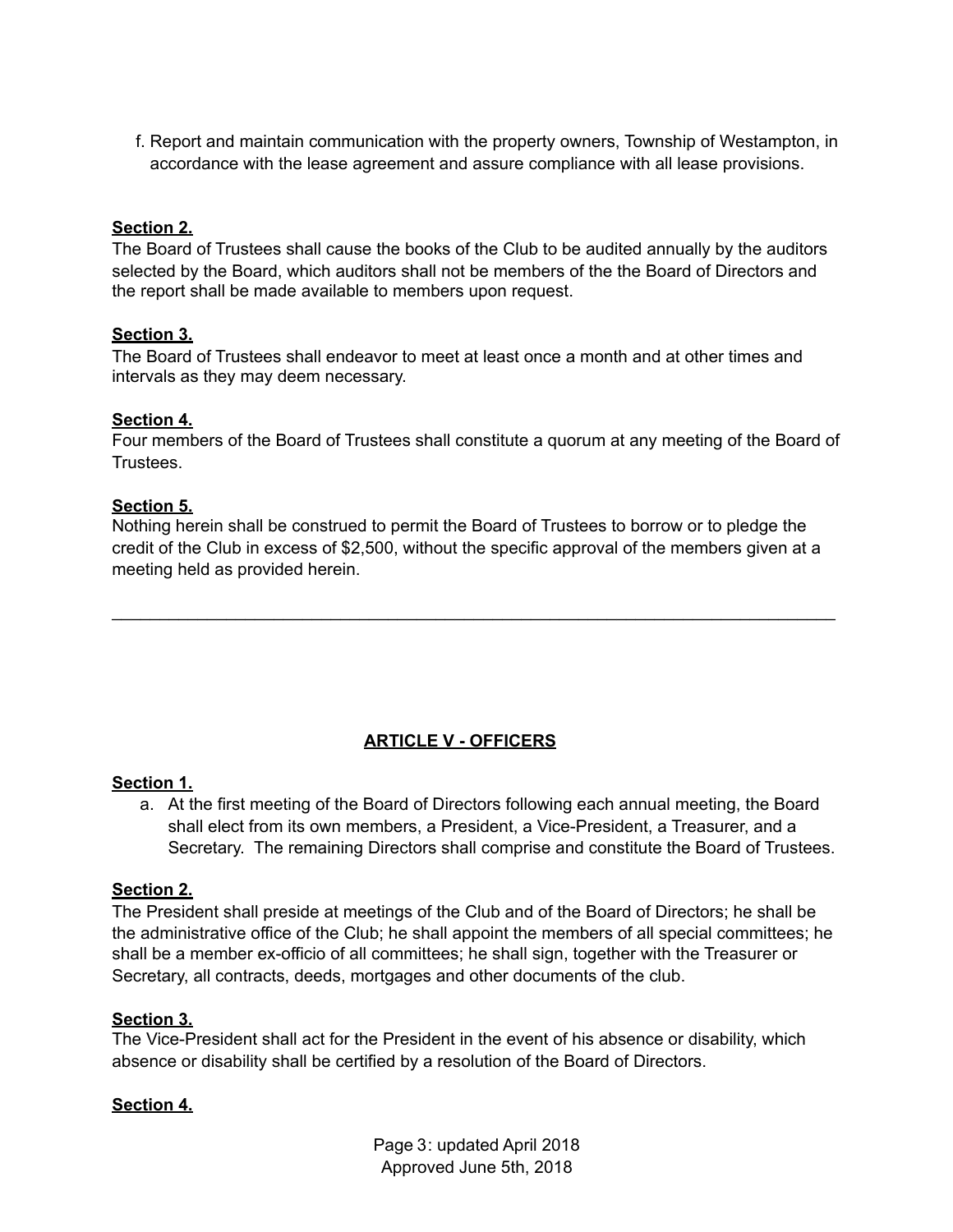The secretary shall send meeting notices and other notices as required by Statute, these bylaws, or otherwise, including notices to all Directors and shall take and keep minutes of all such meetings.

He shall, together with the President, sign all contracts, deeds, mortgages, and other documents of the Club.

The Secretary shall attend to and preserve the books, records and correspondence of the Club. He shall be responsible for all correspondence with the general membership, and shall otherwise act as directed by the Board of Directors.

#### **Section 5.**

- a.The Treasurer shall keep the accounts of the Club, collect its revenues, pay its bills as approved by the Board of Directors or other agency authorized by the Board of Directors to incur them, deposit moneys, and otherwise act as directed by the Board of Trustees. He shall bill members for all charges within a reasonable time after they are incurred or are payable.
- b.The Treasurer shall present an annual financial report to the membership at its annual meeting.
- c. Checks issued by the Corporation must have two signatures for any amount over \$1000 unless previously approved by the board. They must be signed by the Treasurer and countersigned by either the President, or in his absence, the Secretary. Authority to sign checks is restricted to the aforementioned officers.

#### **Section 6.**

The Executive Board shall designate a bank or banks in which the funds of the Club shall be deposited.

\_\_\_\_\_\_\_\_\_\_\_\_\_\_\_\_\_\_\_\_\_\_\_\_\_\_\_\_\_\_\_\_\_\_\_\_\_\_\_\_\_\_\_\_\_\_\_\_\_\_\_\_\_\_\_\_\_\_\_\_\_\_\_\_\_\_\_\_\_\_\_\_\_\_

## **ARTICLE VI - COMMITTEES**

## **Section 1.**

The Board of Trustees may appoint other committees pursuant to Article IV, Section 1 d, to function independently or as sub-committees of the standing committees.

## **ARTICLE VII - MEMBERSHIP**

\_\_\_\_\_\_\_\_\_\_\_\_\_\_\_\_\_\_\_\_\_\_\_\_\_\_\_\_\_\_\_\_\_\_\_\_\_\_\_\_\_\_\_\_\_\_\_\_\_\_\_\_\_\_\_\_\_\_\_\_\_\_\_\_\_\_\_\_\_\_\_\_\_\_\_\_

## **Section 1.**

a. *Membership to Tarnsfield Swim Club is open to the general public with no restrictions.*

Page 4: updated April 2018 Approved June 5th, 2018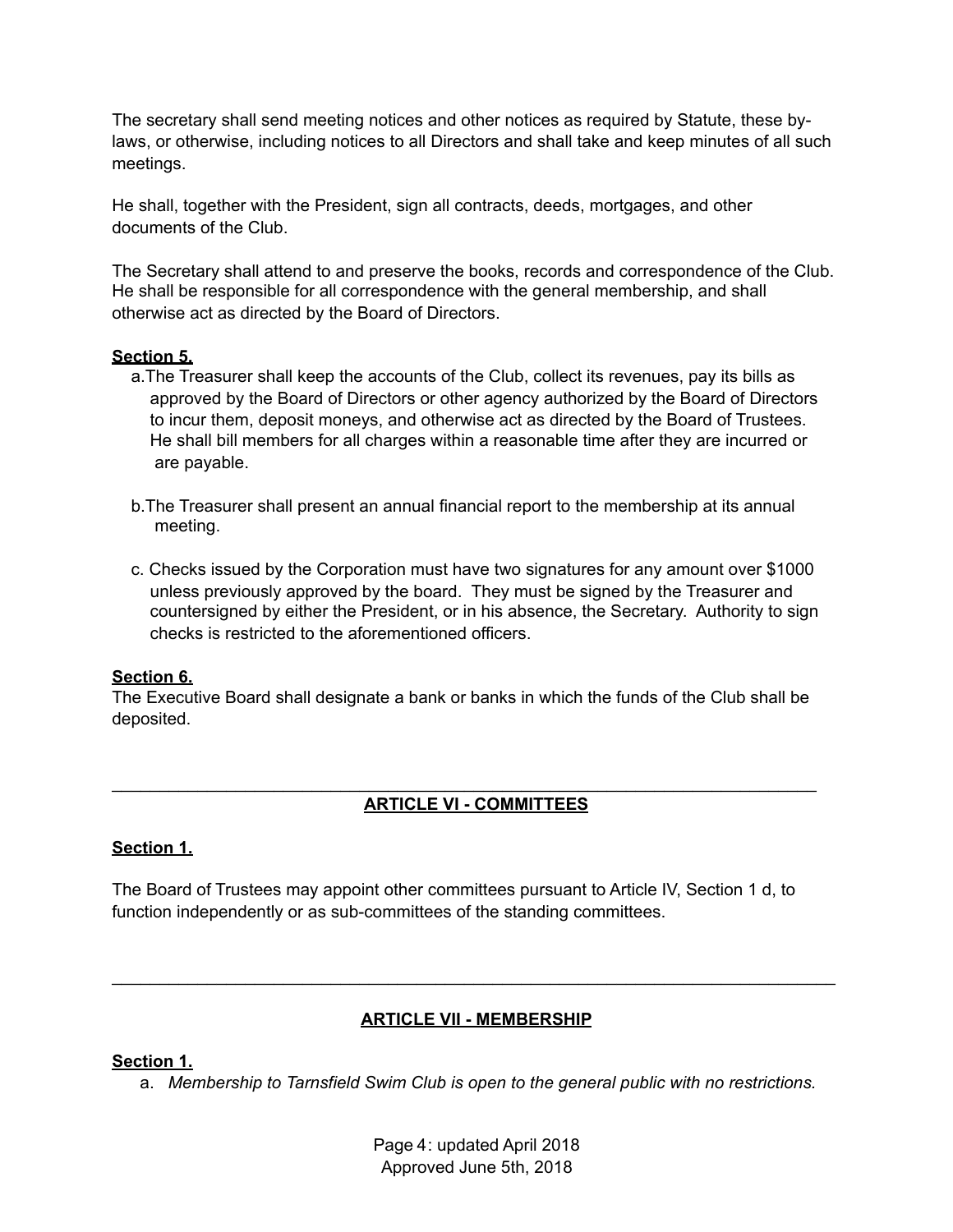- b. The total membership shall not exceed 275 memberships, as defined in Article XV. This section shall be modified by the Board of Directors as necessary.
- c. Trial membership are available for the month of August (one time per family). This is subject to availability.

### **Section 2**

- a. The members in good standing shall be entitled to the use of the facilities of the Club subject to these by-laws and the rules and regulations promulgated thereunder.
- b. Members shall consist of eligible family units whose applications have been approved by the Board of Trustees as provided herein, and whose annual dues have been paid in the time and manner prescribed.

### **Section 3.**

a. Any member of the Club may withdraw at any time, but under no circumstances can there be a refund of a current year's dues.

### **Section 4**

a. The Board of Trustees may delegate to the pool manager the power to suspend pool privileges for violation of Club rules and regulations provided such suspension does not exceed seven days. A written report of such suspension containing reasons thereof, shall be submitted to the President and the Board of Trustees within twenty-four hours after said suspension.

# **ARTICLE VIII - DUES AND FEES**

\_\_\_\_\_\_\_\_\_\_\_\_\_\_\_\_\_\_\_\_\_\_\_\_\_\_\_\_\_\_\_\_\_\_\_\_\_\_\_\_\_\_\_\_\_\_\_\_\_\_\_\_\_\_\_\_\_\_\_\_\_\_\_\_\_\_\_\_\_\_\_\_\_\_\_\_

#### **Section 1.**

- a. Dues shall be sufficient to provide for necessary running expenses of the Club and the proper maintenance and improvement of its property.
- b. No dues or part thereof shall necessarily be refunded in the event that the Club is required to suspend its operations for any period.
- c. Dues will be set by majority of the Board by October 31 for the following year.
- d. Only a member in good standing from the previous season will be eligible for early registration.

### **Section 2.**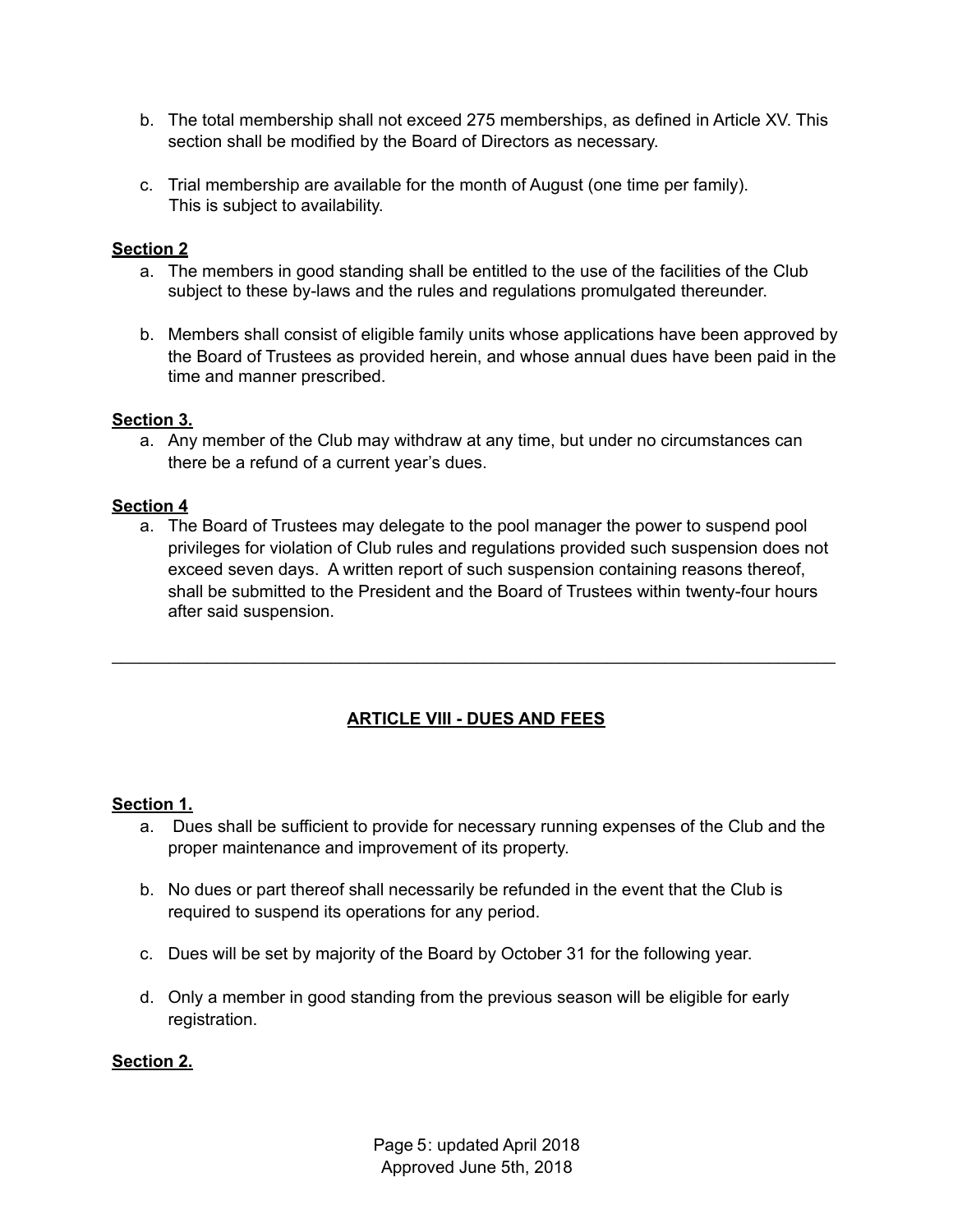In the event of a dissolution of the Club in any manner or for any reason and in no other event, upon the effective date of dissolution of the Club, the surplus remaining shall be paid and distributed pro rata among the then current season paid members.

### **Section 3.**

All fees and other charges mentioned are exclusive of taxes imposed by Federal, State and other Governmental bodies and agencies.

## **ARTICLE IX - MEETINGS**

\_\_\_\_\_\_\_\_\_\_\_\_\_\_\_\_\_\_\_\_\_\_\_\_\_\_\_\_\_\_\_\_\_\_\_\_\_\_\_\_\_\_\_\_\_\_\_\_\_\_\_\_\_\_\_\_\_\_\_\_\_\_\_\_\_\_\_\_\_\_\_\_\_\_\_\_

#### **Section 1.**

The Annual Meeting of the Club shall be held prior to September 1 in each year at such time and place as the Board of Directors may determine. The annual meeting shall be for the purpose of electing Board members, presenting reports, and for transaction of such business as may be indicated in the notice or brought before it.

### **Section 2.**

Special meetings of the Club may be called by the Board of Directors. Also upon the written request of twenty general members to the Secretary, stating the purpose therefore, a special meeting will be called by the Board of Directors within thirty days.

#### **Section 3.**

- a. Notice of the Annual Meeting shall be given by email to the members and posted at the club at least ten days prior thereto.
- b. Special meetings of the Club may be held on seven days notice by email to all members and posting at the club. The notice shall state the purpose for which the special meeting is called, and no other business shall be transacted thereat.

#### **Section 4.**

Only members in good standing who have paid dues in full and are not in violation of its by-laws shall be entitled to vote at meetings of the Club. Each active member must vote in person; no proxy votes shall be accepted.

#### **Section 5.**

 a. Twenty members in good standing and present in person shall constitute a quorum at all Club meetings.

 b. Whenever in these by-laws, notice to members is required, the mailing such notices to the last known address of the members and email notice shall constitute notice.

> Page 6: updated April 2018 Approved June 5th, 2018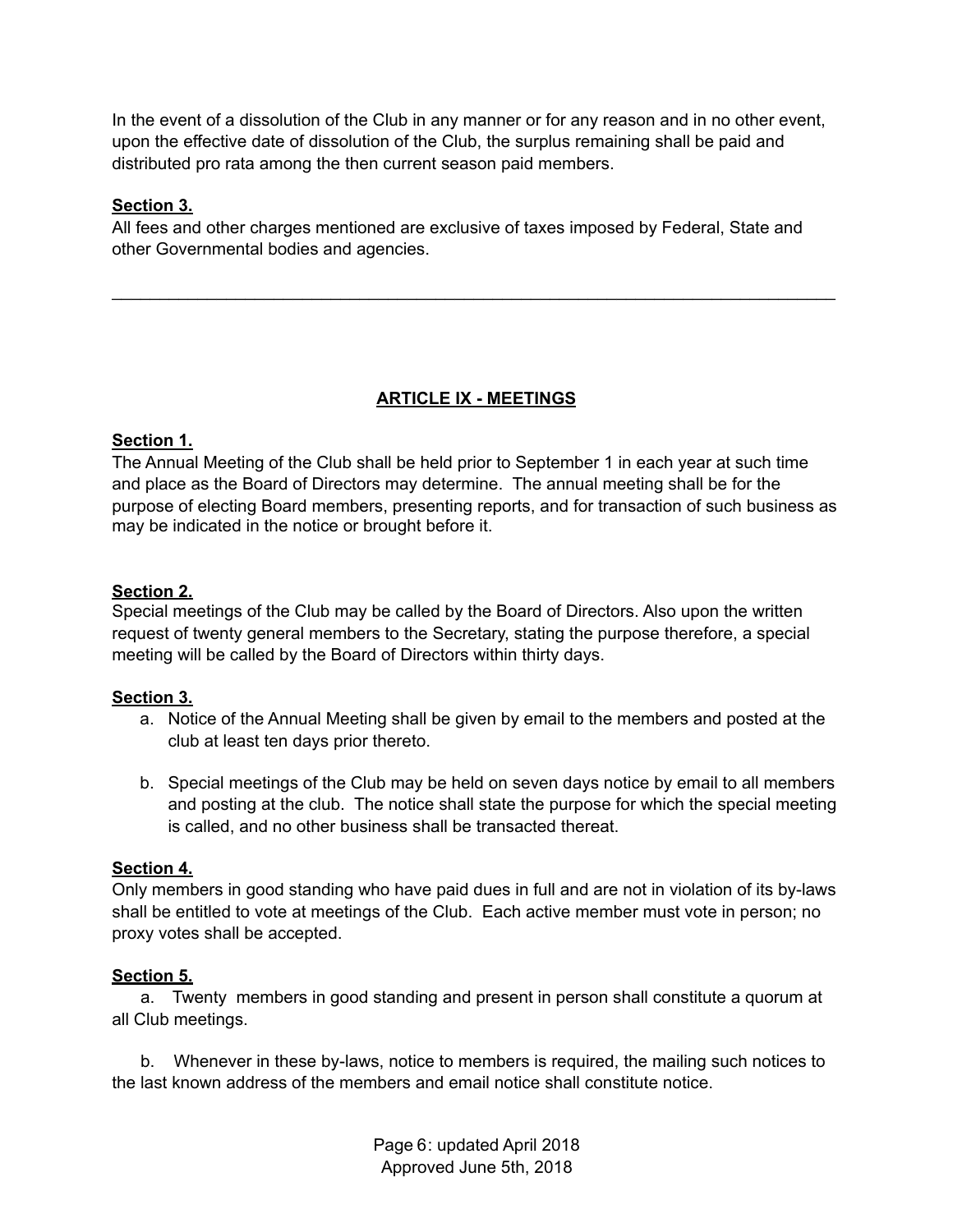#### **Section 6.**

- a. The Board of Trustees may, by resolution, establish from time to time, a schedule of its meetings and rules for the conduct thereof.
- b. Special meetings of the Board may be called by the President, and shall be called by the Secretary upon request of three members of the Board.
- c. Notice of the regular monthly and special Board Meetings shall be given to each Board member at least five days before the date of the meeting.

#### **Section 7.**

The rules containing in "Robert's Rules of Order Revised" shall govern the Club in all cases to which they are applicable and in which they are not inconsistent with the by-laws or special rules of order of the Club.

\_\_\_\_\_\_\_\_\_\_\_\_\_\_\_\_\_\_\_\_\_\_\_\_\_\_\_\_\_\_\_\_\_\_\_\_\_\_\_\_\_\_\_\_\_\_\_\_\_\_\_\_\_\_\_\_\_\_\_\_\_\_\_\_\_\_\_\_\_\_\_\_\_\_\_\_

## **ARTICLE X- NOMINATIONS**

#### **Section 1.**

- a. The Board of Directors shall nominate candidate for the vacancies in the Board of Directors to be filled at the Annual Meeting and shall report such nominations to the Secretary 30 days prior to the Annual Meeting.
- b. Nominations may be made from the floor at the Annual Meeting.

## **ARTICLE XI - INDEMNIFICATION**

\_\_\_\_\_\_\_\_\_\_\_\_\_\_\_\_\_\_\_\_\_\_\_\_\_\_\_\_\_\_\_\_\_\_\_\_\_\_\_\_\_\_\_\_\_\_\_\_\_\_\_\_\_\_\_\_\_\_\_\_\_\_\_\_\_\_\_\_\_\_\_\_\_\_\_\_

#### **Section 1.**

a. Each person who acts as a Trustee or Officer of the Club shall be indemnified by the Club against expenses actually and necessarily incurred by him in connection with the defense of any action suit or proceeding in which he is made a part by reason of his being or having been a Trustee or Officer of the Club except in relation to matters as to which he shall be adjudged in such action suit or proceeding to be liable for gross negligence or willful misconduct, and except any sum paid for the Club in settlement of an action, suit or proceeding based on gross negligence or willful misconduct in the performance in his duties.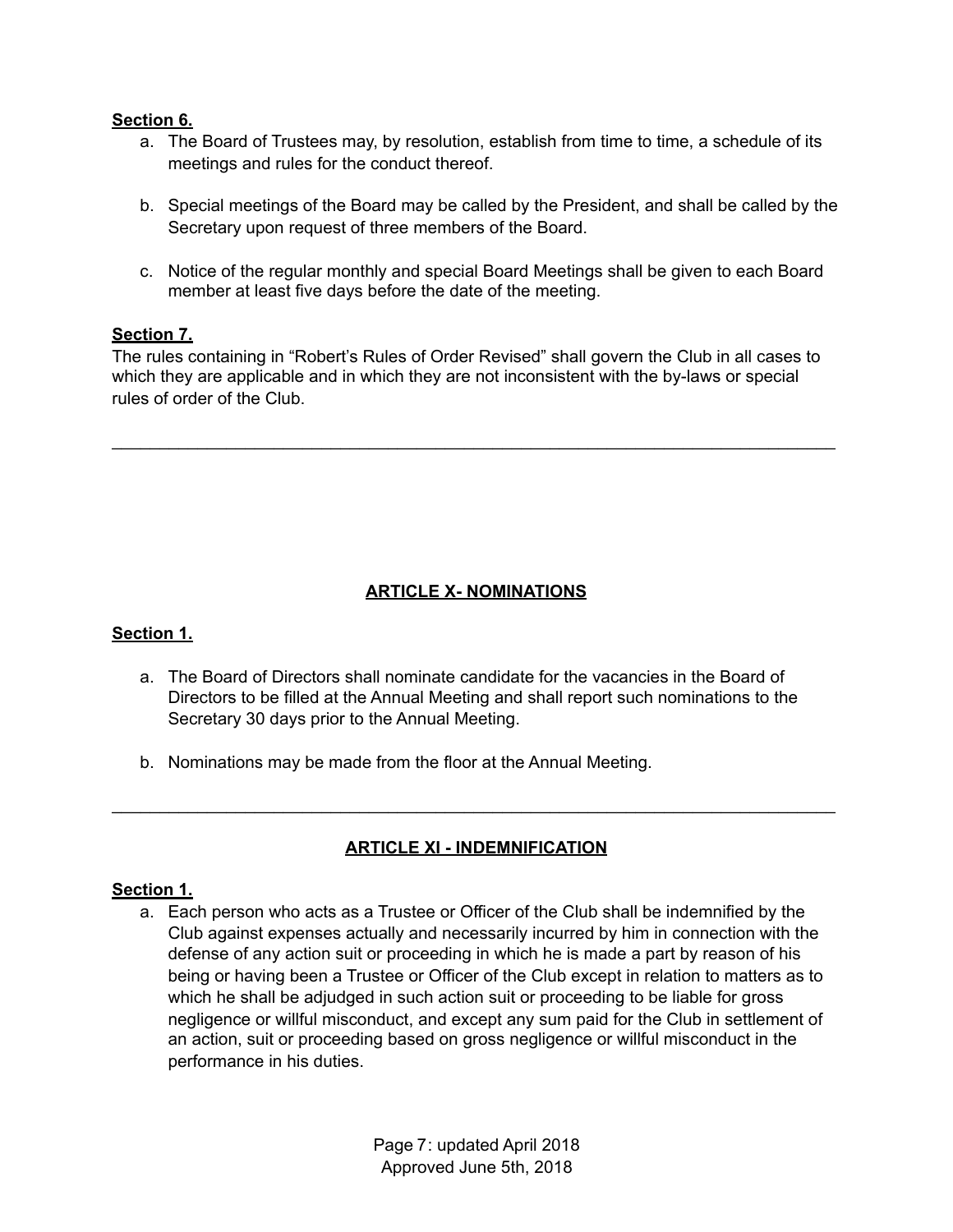b. The right of indemnification provided herein shall insure each Trustee and Officer referred to in (a.), whether or not he is such Trustee of Officer at the time such costs or expenses are imposed or incurred, and in event of his death shall extend to his legal representatives.

# **ARTICLE XII - BY-LAWS**

\_\_\_\_\_\_\_\_\_\_\_\_\_\_\_\_\_\_\_\_\_\_\_\_\_\_\_\_\_\_\_\_\_\_\_\_\_\_\_\_\_\_\_\_\_\_\_\_\_\_\_\_\_\_\_\_\_\_\_\_\_\_\_\_\_\_\_\_\_\_\_\_\_\_\_\_

## **Section 1.**

Any questions as to the meaning or proper interpretation of any of the provisions of these By-Laws shall be decided by the Board of Directors.

## **Section 2.**

These By-Laws may be amended by a two-thirds vote of the Board present at any meeting of the Club.

## **Section 3.**

Members shall have access to the By-Laws and Rules and Regulations of the Swim Club.

## **ARTICLE XIII - COMPENSATION & CONFLICT OF INTEREST**

\_\_\_\_\_\_\_\_\_\_\_\_\_\_\_\_\_\_\_\_\_\_\_\_\_\_\_\_\_\_\_\_\_\_\_\_\_\_\_\_\_\_\_\_\_\_\_\_\_\_\_\_\_\_\_\_\_\_\_\_\_\_\_\_\_\_\_\_\_\_\_\_\_\_\_

### **Section 1.**

Officers of the Corporation and members of the Board of Directors shall receive no compensation as such, although each such officer or Board member shall be reimbursed by the Corporation for proper expenses reasonably incurred by him in the discharge of proper function of the Corporation.

## **Section 2**

- a.In connection with any actual or possible conflict of interest, a board member must disclose the existence of a financial interest in a pending transaction or arrangement.
- b. The board shall review and vote on whether a conflict of interest exists, without the involved board member present in the room.
- c. After exercising due diligence, the board shall determine whether the organization can obtain with reasonable effort a more advantageous transaction or arrangement for a person or entity that would not produce a conflict of interest.
- d. The involved board member shall not be present in the room during determination.

# **ARTICLE XIV - DEFINITIONS**

**\_\_\_\_\_\_\_\_\_\_\_\_\_\_\_\_\_\_\_\_\_\_\_\_\_\_\_\_\_\_\_\_\_\_\_\_\_\_\_\_\_\_\_\_\_\_\_\_\_\_\_\_\_\_\_\_\_\_\_\_\_\_\_\_\_\_\_\_\_\_\_\_\_\_\_\_** 

**Section 1.**